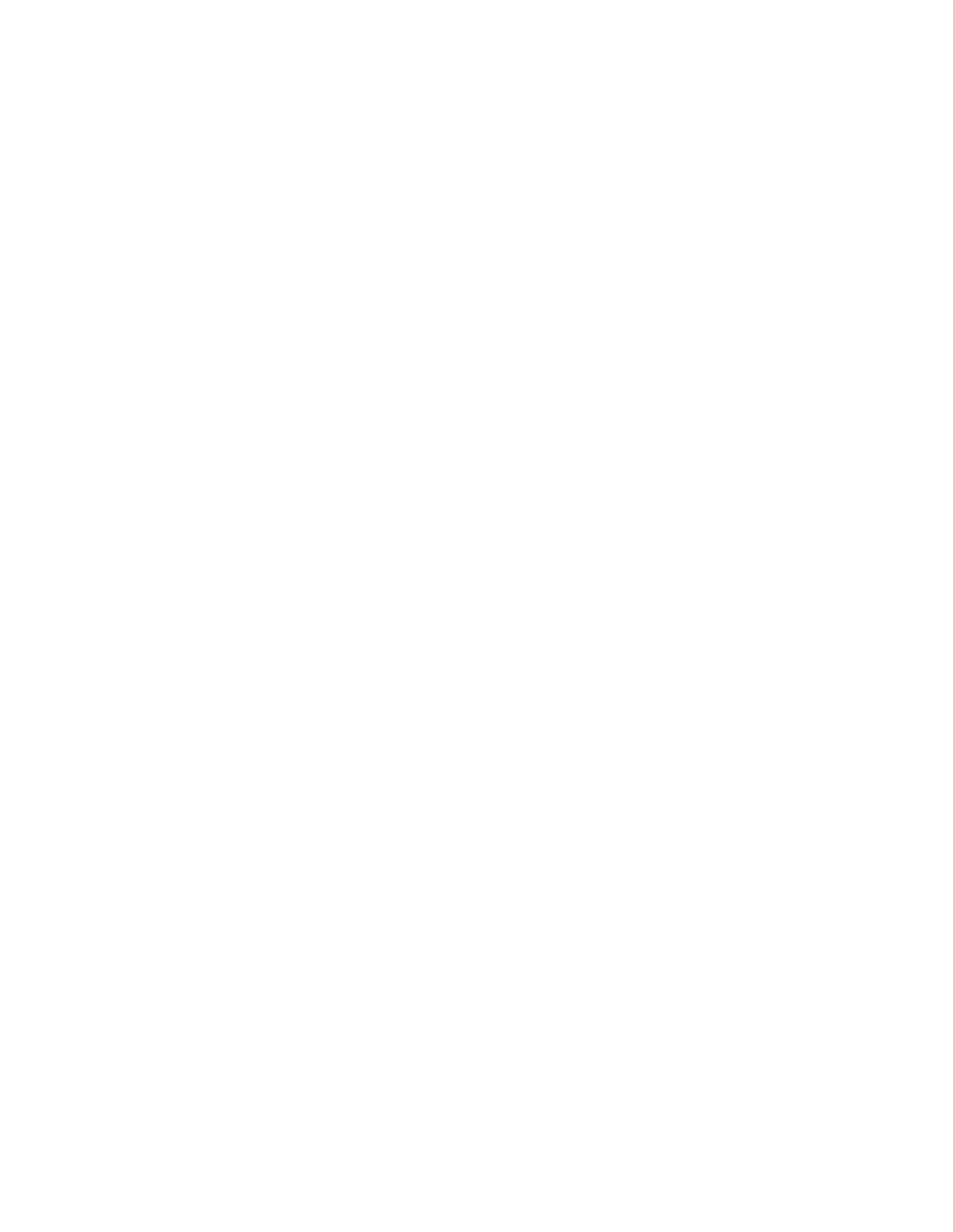#### **ARIZONA DEPARTMENT OF TRANSPORTATION MULTIMODAL PLANNING DIVISION OFFICE MEMO**

#### TO: PRIORITY PLANNING ADVISORY COMMITTEE MEMBERS

DALLAS HAMMIT KRISTINE WARD STEVE BOSCHEN BRENT CAIN CLEMENC LIGOCKI TIM LANE BARRY CROCKETT TIM TAIT (NON-VOTING) DON KRIZ

FROM: Chairman Gregory Byres

SUBJECT: SPECIAL PRIORITY PLANNING ADVISORY COMMITTEE MEETING (PPAC)

Pursuant to the A.R.S. 28-6951(B), the ADOT Director has appointed the members of the Priority Planning Advisory Committee (PPAC) to develop the Five Year Transportation Facilities Construction Program. This meeting is scheduled, pursuant to 28-6951(C4), to review the Program and make changes and schedule new projects into the adopted Five Year Transportation Facilities Construction Program.

Pursuant to Title VI of the Civil Rights Act of 1964, and the Americans with Disabilities Act (ADA), ADOT does not discriminate on the basis of race, color, national origin, age, sex or disability. Persons who require a reasonable accommodation based on language or disability should contact ADOT's Civil Rights Office at 602.712.8946 or at civilrightsoffice@azdot.gov. Requests should be made as early as possible to ensure the State has an opportunity to address the accommodation.

The meeting of the Arizona Department of Transportation, Priority Planning Advisory Committee (PPAC) will be held on Friday, July 10, 2020 at 12:00PM. This will a teleconference meeting. To join by computer please use <http://meet.google.com/cko-chhq-wxm> and by phone +1 520-815-1211, PIN 871 976 562#.

| 1. Call to Order                                     | Chairman         |
|------------------------------------------------------|------------------|
|                                                      |                  |
| 2. Roll Call                                         | Information Only |
| 3. Title VI the Civil Rights Act of 1964, as Amended | Information Only |
| 4. Call to Audience                                  | Information Only |
|                                                      |                  |
|                                                      |                  |

#### **AGENDA:**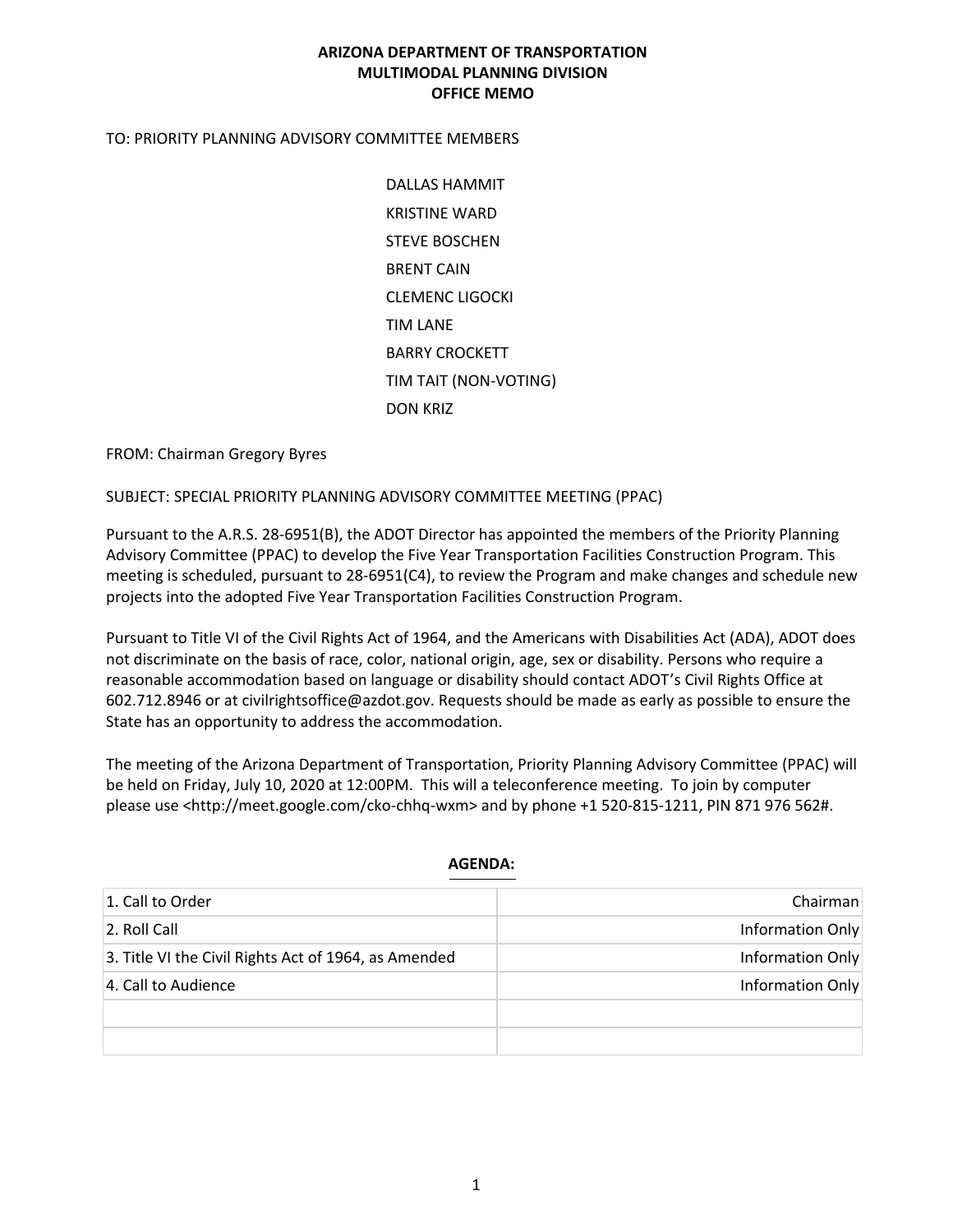5-1. AIRPORT PROJECT NAME: GRANT MANAGER: REQUESTED ACTION:

Grand Canyon National Park Airport Lisa Yahraus Reconstruct portion of airport access road

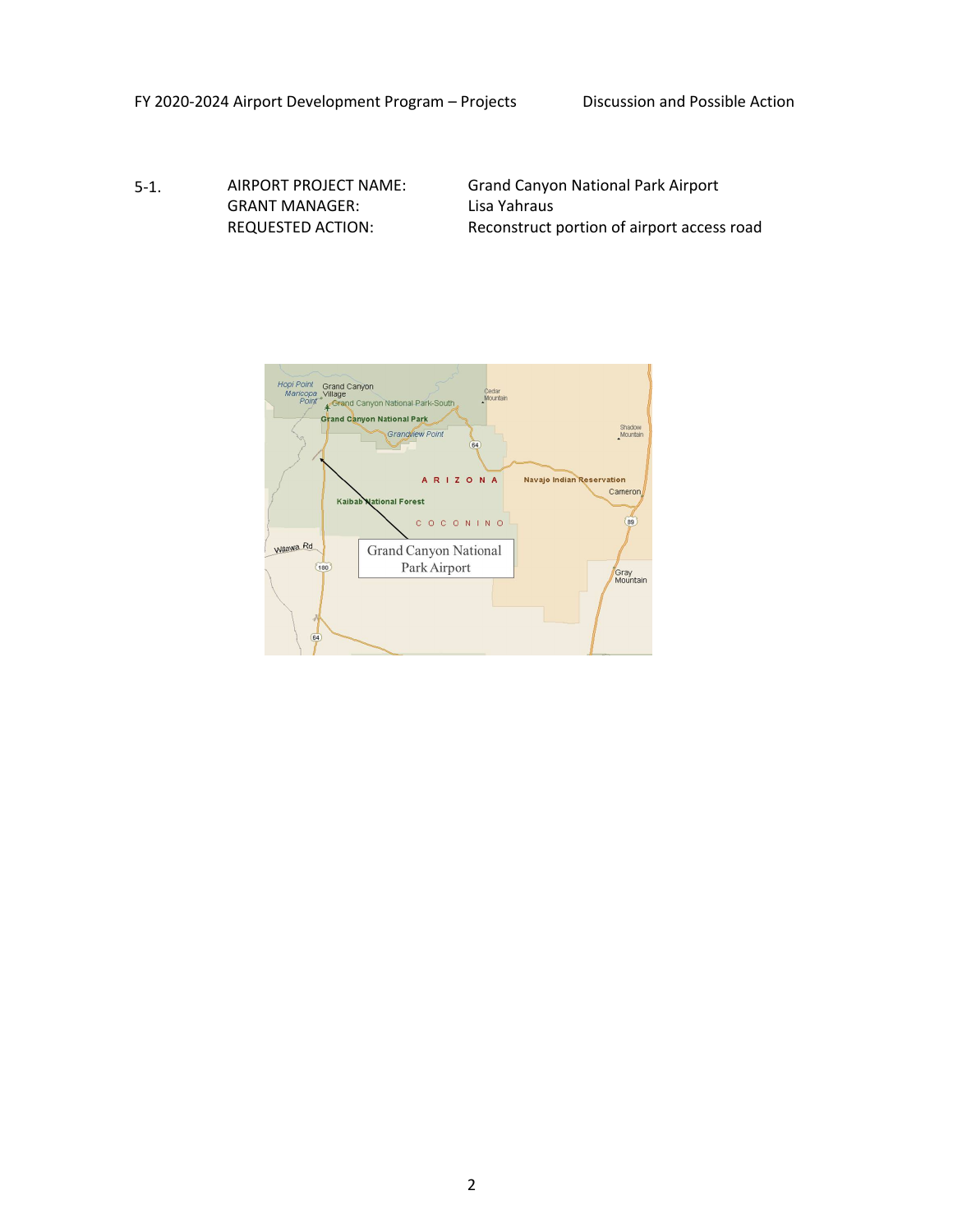### **ARIZONA DEPARTMENT OF TRANSPORTATION MPD - Aeronautics Group**

#### **Project Committee Recommendations**

**GRAND CANYON NATIONAL PARK** AIRPORT: **SPONSOR: ADOT ASD CATEGORY: Commercial Service** PROJECT NUMBER: E1G1A AIP NUMBER: DATE: July 9th 2020

**▽ New Project** 

Changed Project

| <b>Fiscal</b><br>Year | <b>State Share</b> | <b>Sponsor Share</b> | <b>FAA Share</b>     | <b>Total Amount</b> | <b>Priority</b><br><b>Number</b> |
|-----------------------|--------------------|----------------------|----------------------|---------------------|----------------------------------|
| 2021                  | \$624,136.34       |                      |                      | \$624,136.34        |                                  |
| Fiscal<br>Year        | <b>State Share</b> |                      |                      |                     | Priority<br><b>Number</b>        |
|                       |                    |                      |                      |                     |                                  |
|                       |                    |                      |                      |                     |                                  |
|                       |                    |                      |                      |                     |                                  |
|                       |                    |                      | <b>Sponsor Share</b> | <b>FAA Share</b>    | <b>Total Amount</b>              |

**Source of Funds:** 

FY 2021 - State Aviation Funds

#### **Aeronautics Recommends PPAC ACTION:**

| <b>Aeronautics Recommends PPAC ACTION:</b> |                                                  |       | <b>July 10th 2020</b> |  |
|--------------------------------------------|--------------------------------------------------|-------|-----------------------|--|
|                                            | DocuSianed by:                                   |       |                       |  |
| Aeronautics Manager Approval:              | Donald Krig<br>DocuSianed bv:<br>989A05EBCD984F2 | Date: | 7/9/2020              |  |
| <b>FMS Review and Approval:</b>            | Pineda-<br>eticia<br>2EBD55F44A19406             | Date: | 7/9/2020              |  |
|                                            |                                                  |       |                       |  |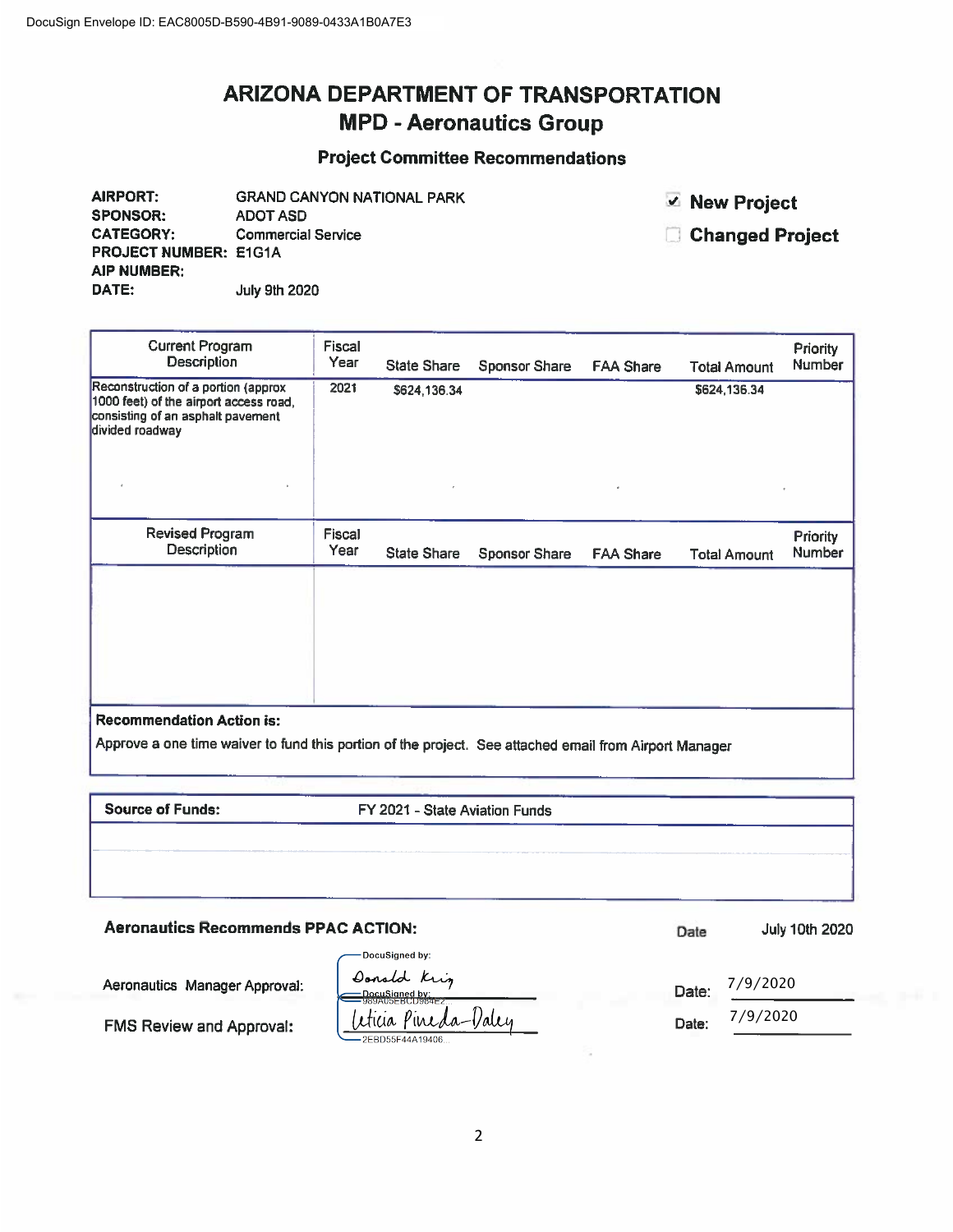DocuSign Envelope ID: EAC8005D-B590-4B91-9089-0433A1B0A7E3 .. - dkriz@azdot.gov - State of Arizona Mail

#### **PPAC** request



#### Matthew Smith <msmith3@azdot.gov> to Gregory, me, Sonya, Jacob, Elise, Nichole

You are reading a secure message, protected by Virtru

No expiration date

#### Dear Mr. Byers,

Thank you very much for being open to this request and coming up with a viable solution. It is incredibly helpful and I cannot thank you enough.

I would like to request a state grant in the amount of \$624,136.34 to pay for the bid alternate for AIP 3-04-0019-031-2020 (ADOT TRACS# E0G1A). This portion of the road is ineligible for FAA funding due to being in the updated Runway Protection Zone. I recognize that, as a rule, this ineligible portion would also be ineligible for a state/local grant from ADOT. The Airport Sponsor would be responsible for the added cost. In this case, ADOT is the sponsor, but GCN does not have a capital improvement budget as other airports do from which to draw these funds.

I would like to request an eligibility waiver from you and the STB so that we may be awarded a grant to fund this ineligible section. We can justify this on the grounds that ADOT, as the Airport Sponsor of Grand Canyon National Park Airport, has the statutory obligation to support the airport's operations and maintenance, of which capital improvements are a necessity. (A.R.S. 28-8242 C.3)

Thank you again, and I very sincerely appreciate you and Don helping us overcome this obstacle.

**Matt Smith Airport Manager** P.O. Box 3399 Grand Canyon, AZ 86023 928.638.2446 option 7 office 928.177.0158 ADOT internal only 480.416.9693 cell



**Secured by Virtru** 

Jul 8, 2020, 4:38 PM